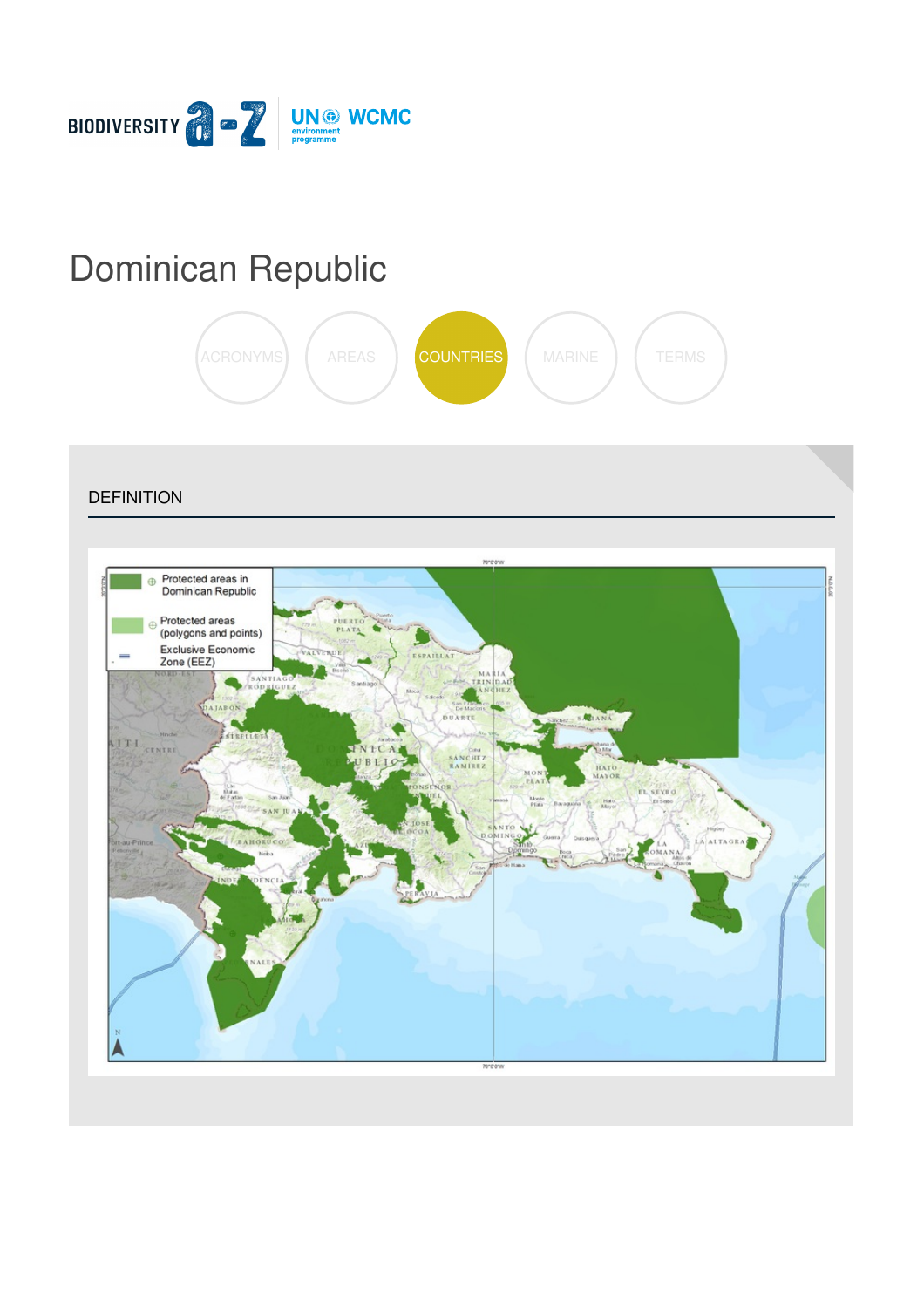## [PROTECTED](javascript:void(0)) AREAS

| Protected areas designated under international conventions and agreements |   |  |
|---------------------------------------------------------------------------|---|--|
| <b>World Heritage sites</b>                                               | ✔ |  |
| <b>Natural</b>                                                            |   |  |
| Cultural                                                                  |   |  |
| <b>Mixed</b>                                                              |   |  |
| Ramsar sites (Wetlands of International Importance)                       | ✔ |  |
| <b>Man and the Biosphere Reserves</b>                                     | ✔ |  |
| <b>National-level protected areas</b>                                     |   |  |
| <b>IUCN Protected Area Management Categories</b>                          | ✔ |  |
| $l$ a                                                                     |   |  |
| $\underline{\mathsf{lb}}$                                                 | ✔ |  |
| Щ                                                                         | ✔ |  |
| Ш                                                                         | ✔ |  |
| <u>IV</u>                                                                 | ✔ |  |
| $\underline{\mathsf{V}}$                                                  |   |  |
| $\underline{\mathsf{V}}$                                                  |   |  |
| Not Assigned or Not Reported                                              |   |  |

## BIODIVERSITY [DESIGNATIONS](javascript:void(0))

Biodiversity designations represent the sites or regions that have been identified as important for biodiversity conservation due to their biological uniqueness or the high threat that they face. A plethora of different approaches have been promoted by conservation organisations and researchers in order to guide decisions about where to invest in biodiversity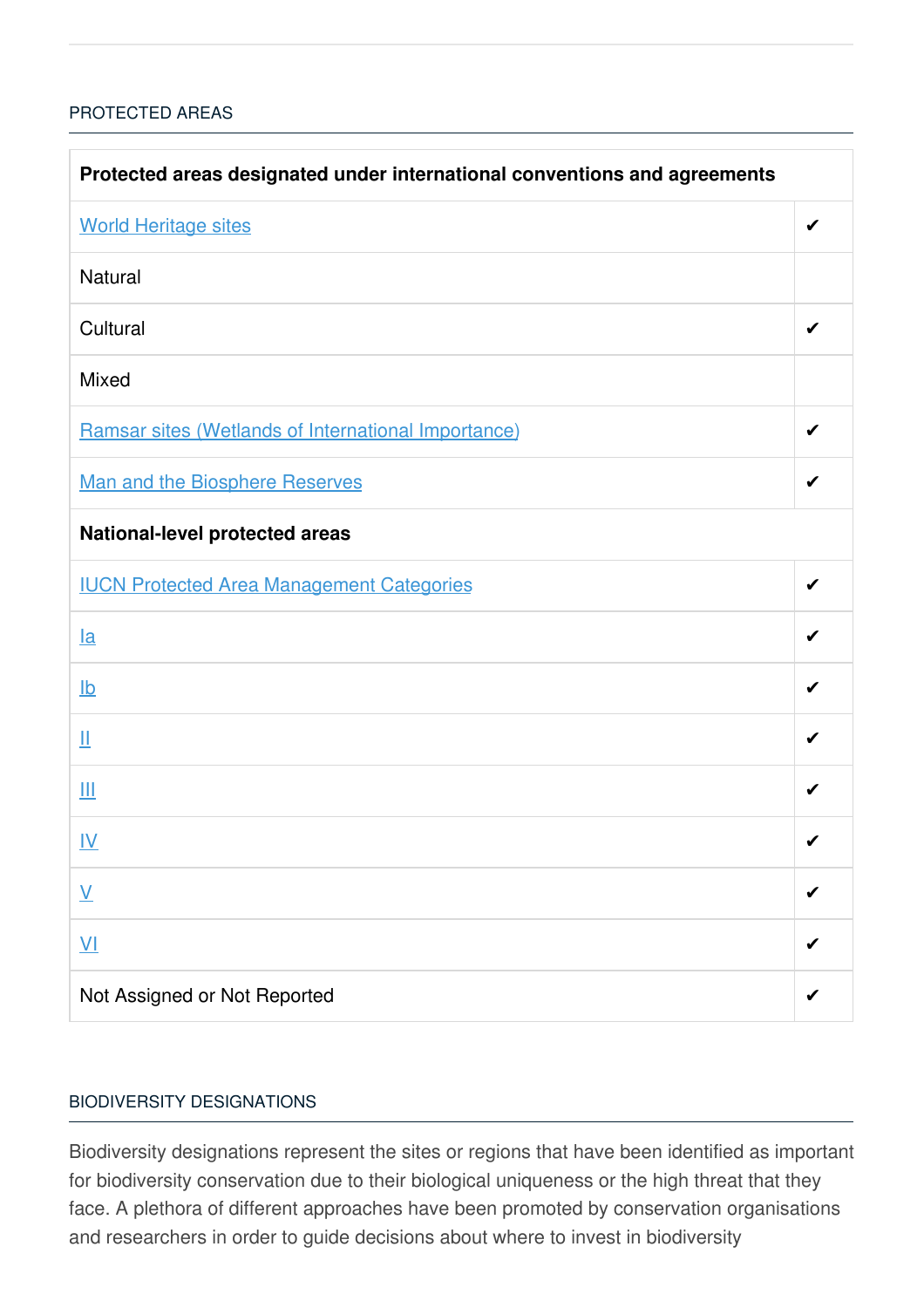conservation. These approaches use globally consistent criteria and available data in order to identify and classify sites. The designations themselves do not confer protected area status, but many of the sites identified may partly or fully overlap with a protected area designation on-ground.

| <b>Key Biodiversity Areas</b>             | ✔ |
|-------------------------------------------|---|
| <b>Alliance for Zero Extinction Sites</b> | ✔ |
| <b>Crisis Ecoregions</b>                  | ✔ |
| <b>Centres of Plant Diversity</b>         |   |
| <b>Endemic Bird Areas</b>                 | ✔ |
| <b>Global 200 Ecoregions</b>              | ✔ |
| <b>High Biodiversity Wilderness Areas</b> |   |
| <b>Intact Forest Landscapes</b>           | ✔ |
| <b>Last of the Wild</b>                   |   |

# [CONVENTIONS](javascript:void(0)) AND TREATIES

Important conventions and multi-lateral agreements that relate to biodiversity and the environment.

| <b>Convention on Biological Diversity (CBD)</b>                                                   | <b>Ratification</b>         |
|---------------------------------------------------------------------------------------------------|-----------------------------|
| <b>Convention on International Trade in Endangered Species of Wild Fauna</b><br>and Flora (CITES) | Accession                   |
| <b>Convention on the Conservation of Migratory Species of Wild Animals</b><br>(CMS)               |                             |
| <b>International Convention for the Regulation of Whaling (ICRW)</b>                              | Adherence                   |
| <b>International Plant Protection Convention (IPPC)</b>                                           | Contracting<br>party        |
| <b>International Convention for the Prevention of Pollution from Ships</b>                        | $I-II$ ; $III$ ; $IV$ ; $V$ |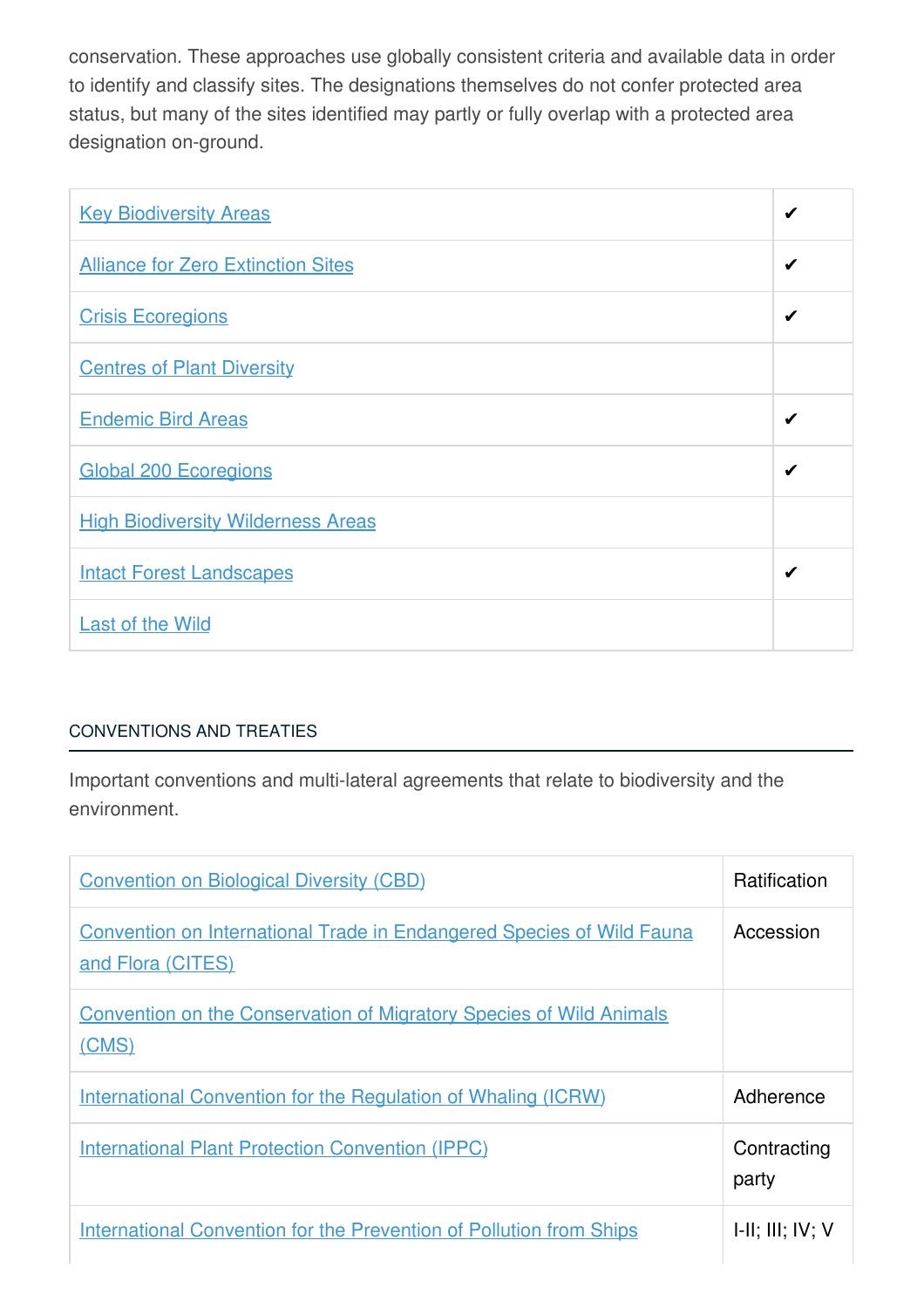| (MARPOL Convention)                                                                               |                     |
|---------------------------------------------------------------------------------------------------|---------------------|
| <b>International Treaty on Plant Genetic Resources for Food and Agriculture</b><br>(Plant Treaty) | Signatory           |
| <b>Convention on Wetlands of International Importance (Ramsar Convention)</b>                     | Entry into<br>force |
| United Nations Convention on the Law of the Sea (UNCLOS)                                          | Ratification        |
| Chapter XXI 3. Convention on Fishing and Conservation of the Living<br>Resources of the High Seas |                     |
| <b>World Heritage Convention</b>                                                                  | Ratification        |
| <b>Antarctic Treaty</b>                                                                           |                     |

### OTHER [MEMBERSHIP](javascript:void(0))

| <b>Arctic Council</b>               |        |
|-------------------------------------|--------|
| International Maritime Organisation | Member |
| <b>IPBES</b>                        | Member |
| <b>IPCC</b>                         | Member |
| <b>OECD</b>                         |        |

### [REFERENCES](javascript:void(0)) & WEBSITE